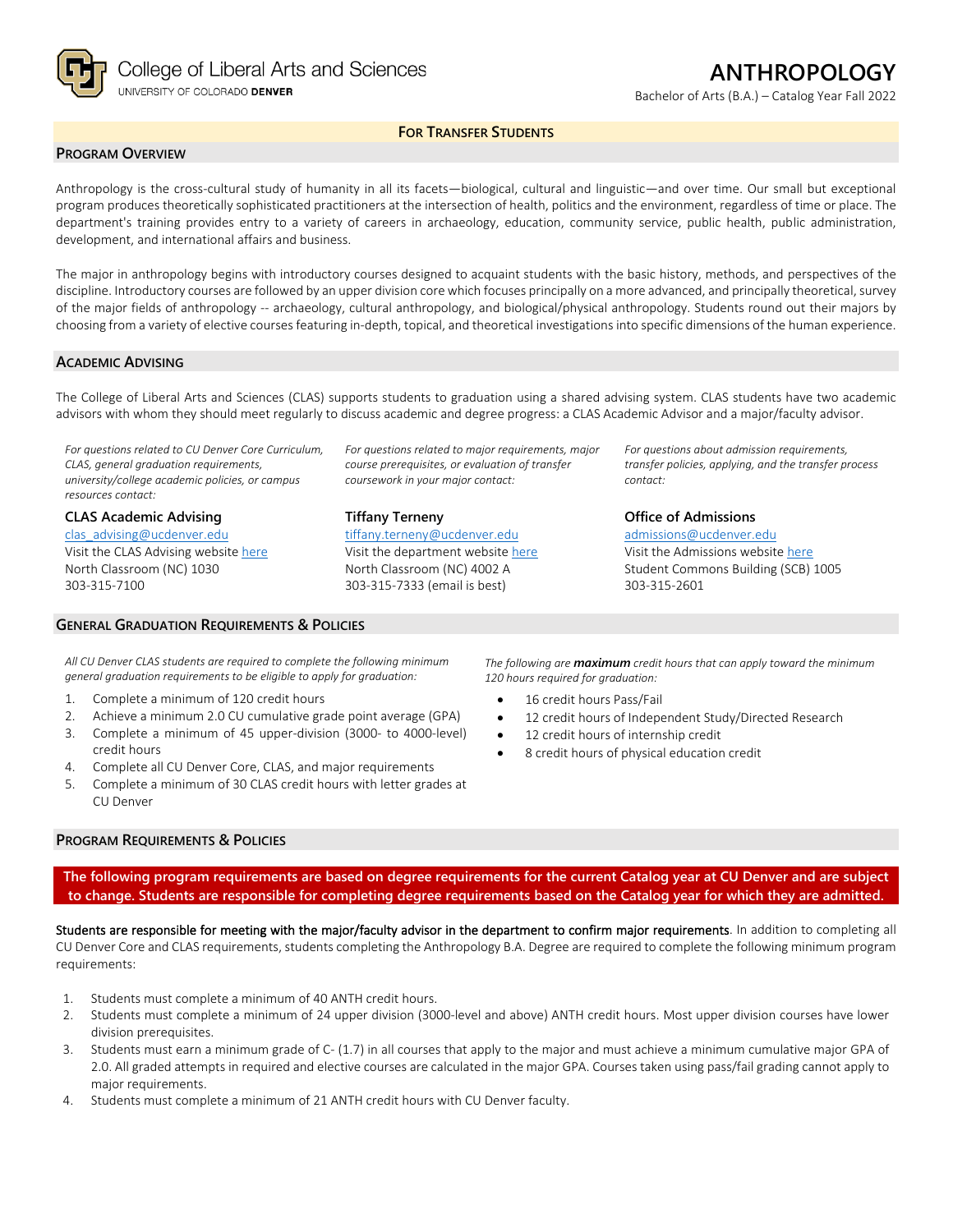Bachelor of Arts (B.A.) – Catalog Year Fall 2022

## **FOR TRANSFER STUDENTS**

## **COURSEWORK THAT CAN BE COMPLETED AT PREVIOUS INSTITUTION**

The following is a "bucket" of requirements students can complete prior to transferring to CU Denver, including equivalent Colorado Community College System (CCCS) courses. To determine the equivalencies of courses to be completed at non-CU Denver institutions, students can visit [www.transferology.com](http://www.transferology.com/)**.** It is critical students connect with a CU Denver academic advisor to ensure planned courses will transfer *and* apply to CU Denver degree requirements. All non-CU Denver coursework must be completed with a C- or better to be eligible for transfer.

Students interested in completing an Associate (A.A. or A.S.) Degree or a Colorado Statewide Transfer Articulation Agreement or Degree with [Designation \(DWD\)](https://highered.colorado.gov/transfer-degrees) must work with their community/junior college academic advisor to create an academic plan that accounts for all degree or transfer articulation agreement requirements. Colorado Community College Students may also explore the option to complet[e Reverse Transfer](https://highered.colorado.gov/students/attending-college/colorado-reverse-transfer) at CU Denver.

| <b>CU Denver Requirements</b>                       | <b>CU Denver</b><br><b>Credits</b> | <b>CCCS Equivalent Courses &amp; Notes</b>                                                                                                                                                                            |  |
|-----------------------------------------------------|------------------------------------|-----------------------------------------------------------------------------------------------------------------------------------------------------------------------------------------------------------------------|--|
| <b>CU Denver Core Curriculum Requirements</b>       | $34 - 40$                          |                                                                                                                                                                                                                       |  |
| ENGL 1020 - Core Composition I                      | 3                                  | <b>ENG 1021</b>                                                                                                                                                                                                       |  |
| ENGL 2030 - Core Composition II                     | 3                                  | <b>ENG 1022</b>                                                                                                                                                                                                       |  |
| Mathematics                                         | $3 - 4$                            | MAT 1260 recommended or GT-MA1                                                                                                                                                                                        |  |
| Arts                                                | 3                                  | GT-AH                                                                                                                                                                                                                 |  |
| Humanities                                          | 3                                  | GT-AH or GT-HI                                                                                                                                                                                                        |  |
| <b>Behavioral Sciences</b>                          | $3 - 4$                            | ANT 1001 or GT-SS                                                                                                                                                                                                     |  |
| Social Sciences                                     | $3 - 4$                            | ANT 1003 or GT-SS or GT-HI <sup>*</sup>                                                                                                                                                                               |  |
| Natural/Physical Science with lab                   | $4 - 5$                            | ANT 1005 or GT-SC1                                                                                                                                                                                                    |  |
| Natural/Physical Science without lab or Math        | $3 - 5$                            | GT-SC2 or GT-MA1 (except the course used for Core Math) or GT-SC1                                                                                                                                                     |  |
| <b>International Perspectives</b>                   | 3                                  | Additional GT-AH, HI, SS* (see note below)                                                                                                                                                                            |  |
| Cultural Diversity                                  | 3                                  | To be completed at CU Denver. This requirement must be completed with an<br>upper-division course and CCCS courses will not apply.                                                                                    |  |
| <b>CLAS Graduation Requirements</b>                 | $15 - 29$                          |                                                                                                                                                                                                                       |  |
| CLAS Communicative Skills                           | 3                                  | COM 1150 or PHI 1013                                                                                                                                                                                                  |  |
| CLAS Second Language                                | $0 - 10$                           | e.g., SPA 1012 or ASL 1122<br>Students have several options to fulfill this requirement. Please consult a CU<br>Denver CLAS Academic Advisor.                                                                         |  |
| <b>CLAS Humanities</b>                              | 3                                  | Any transferrable LIT, HIS, HUM, or PHI course                                                                                                                                                                        |  |
| <b>CLAS Behavioral Sciences</b>                     | $3 - 4$                            | Any transferrable ANT, COM, or PSY course (except GT-SC courses)                                                                                                                                                      |  |
| <b>CLAS Social Sciences</b>                         | $3 - 4$                            | Any transferrable ECO, ETH, GEO, POS, or SOC course (except GT-SC courses)                                                                                                                                            |  |
| CLAS Natural/Physical Science with lab              | $3 - 5$                            | GT-SC1<br>If students complete only one science course with a lab for the CU Denver Core<br>Curriculum, this course must have an associated lab.                                                                      |  |
| <b>ANTH Major Courses</b>                           | 10                                 |                                                                                                                                                                                                                       |  |
| ANTH 1302 Introduction to Archaeology               | 3                                  | ANT 1003<br>Course can fulfill CU Denver Core Behavioral Sciences                                                                                                                                                     |  |
| ANTH 1303 Introduction to Biological Anthropology   | 4                                  | ANT 1005<br>Course can fulfill CU Denver Core Natural/Physical Science with lab                                                                                                                                       |  |
| ANTH 2102 Culture and the Human Experience          | 3                                  | ANT 1001<br>Course can fulfill CU Denver Core Social Sciences                                                                                                                                                         |  |
| Minimum Applicable Transfer Credits<br>Recommended: | 60                                 | Students completing less than 60 applicable transfer credits will have additional<br>credits to complete at CU Denver. Students needing general elective credits<br>should consult a CU Denver CLAS Academic Advisor. |  |

*\**The applicability of Guaranteed Transfer (GT Pathways) courses to specific CU Denver Core Curriculum requirements requires completion of a block of five courses: two GT-AH courses; one GT-HI course; one GT-SS course; and one additional GT-AH, GT-HI, or GT-SS course.